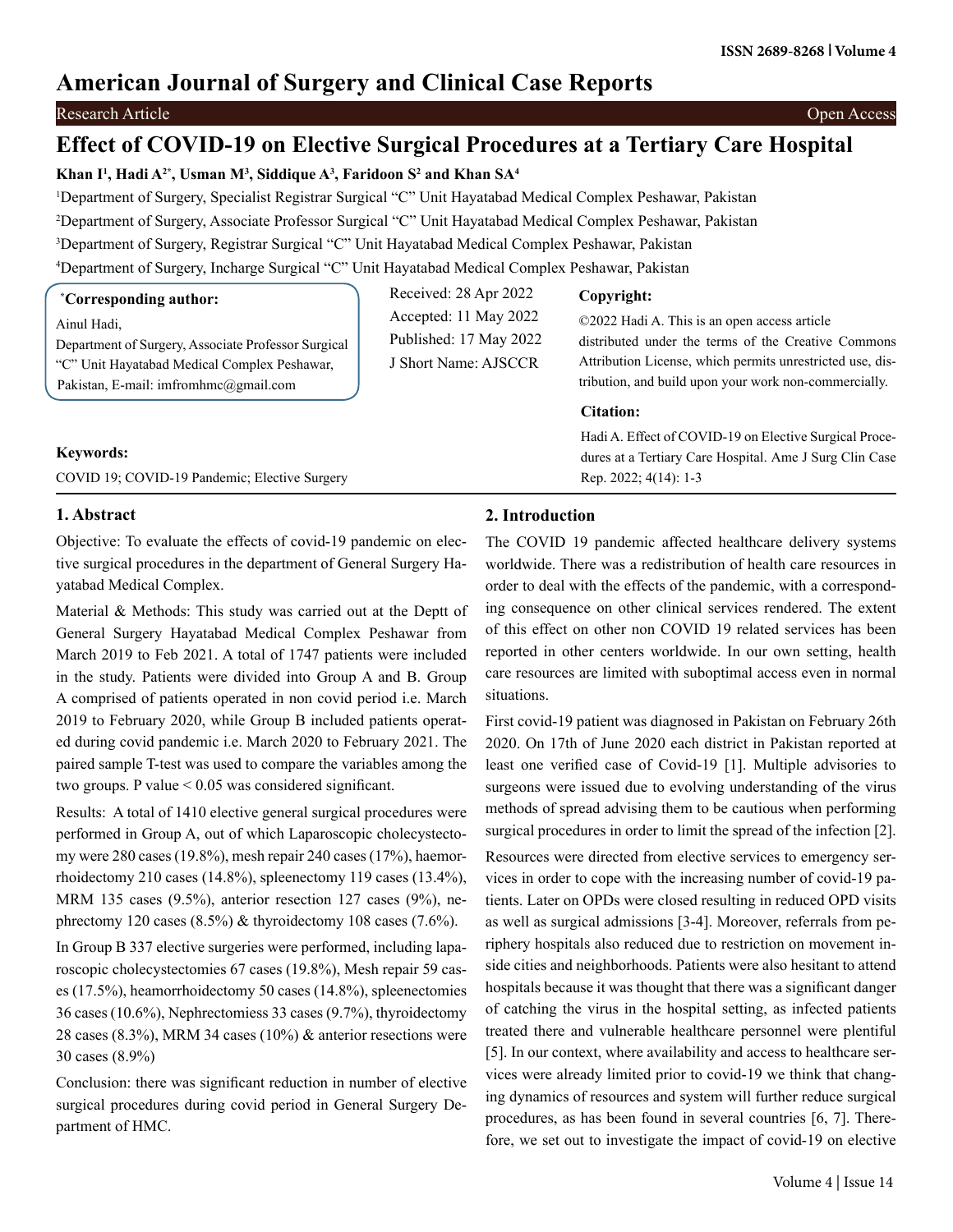surgical procedures at our tertiary care health facility.

#### **3. Material and Methods**

This is a cross sectional comparative study carried out at General Surgery Department Hayatabad Medical Complex Peshawar from March 2019 to Feb 2021. After taking approval of hospital ethical committee patients were allocated in two groups A&B. Group A comprised of patients operated in non covid period i.e. March 2019 to February 2020. Group B included patients operated during covid pandemic i.e. March 2020 to February 2021. Informed consent was taken from all patients included in the study. Patients were admitted and relevant investigations were performed for each specific case, virology for screening of covid-19, HBV, HCV & HIV was done in all patients. Data was collected on preformed standardized preform and was saved in ward computer.

**Sample technique:** Non probability sampling technique

**Inclusion criteria:** All patients who were operated on elective lists.

**Exclusion criteria:** Following patients were excluded

- 1. Patients operated on emergency lists
- 2. **HIV** positive
- 3. Covid Positive

Paired sample T-test was used to compare the variable among two groups. P value  $\leq 0.05$  was considered statistically significant.

| <b>Operations</b>   | Group "A"       | Group "B"       | <b>Decrease in Number of cases</b> | P value |
|---------------------|-----------------|-----------------|------------------------------------|---------|
|                     | Number of cases | Number of cases | (9/0)                              |         |
| Lap Cholecystectomy | $280(19.8\%)$   | $67(19.8\%)$    | $213(12.1\%)$                      | 0.07    |
| Mesh repair         | 240 (17%)       | 59 (17.5%)      | $181(10.3\%)$                      | 0.08    |
| Haemorrhoidectomy   | $210(14.8\%)$   | $50(14.8\%)$    | $160(9.1\%)$                       | 0.06    |
| Spleenectomy        | $190(13.4\%)$   | $36(10.6\%)$    | $154(8.8\%)$                       | 0.08    |
| <b>MRM</b>          | $135(9.5\%)$    | $34(10\%)$      | $101(5.7\%)$                       | 0.06    |
| Anterior resection  | 127(9%)         | $30(8.9\%)$     | $97(5.5\%)$                        | 0.05    |
| Nephrectomies       | $120(8.5\%)$    | $33(9.7\%)$     | $87(4.9\%)$                        | 0.05    |
| Thyroidectomy       | $108(7.6\%)$    | $28(8.3\%)$     | $80(4.5\%)$                        | 0.04    |
| <b>Total</b>        | 1410 (100%)     | 337 (100%)      | 1073(71%)                          |         |

#### **Table 1:** Elective Surgical procedures comparison

### **5. Discussion**

The COVID-19 pandemic led in an increase in hospital admissions and a rise in the use of hospital services [8]. Because of the significant rise in demand for healthcare resources, these services were biased in favor of COVID-19 infections. Other health services were harmed as a result of this redistribution. Elective surgical services, which were the focus of our research, were severely harmed by numerous warnings restricting these procedures, as well as the challenges created by multiple lockdowns attempting to contain the virus's spread [9, 10].

When we compared the amount of elective surgical services given during the months of March to August 2020, when there were total or "smart lockdowns" in Pakistan, to the pre covid period and we discovered a substantial drop in the volume of elective surgical The research comprised a total of 1747 patients. Age ranged 25-65 years with a mean age of 45 years. Patients were allocated in two groups i.e. Group "A" & Group "B". Group A is subject to pre covid-19 period (March 19 to Feb 20) while group B represent covid-19 period (March 20 to Feb 21). In Group "A" 1410 elective general surgeries were performed, while in Group "B" only 337 elective procedures were performed.

Among 1410 patients in Group "A" 280 (19.8%) laparoscopic cholecystectomy was performed which was the highest ratio in the group, Mesh repair for different types of hernias were the second with 240(17%). Hemorhoidectomy 210(14.8%) was on the third repeated surgeries reported, while spleenectomies were 190(13.4%), MRM 135(9.5%), anterior resection 127(9%), Nephrectomies 120(8.5%) & thyroidectomy 108(7.6%) respectively.

On the other hand, a total of 337 elective surgeries were performed in Group "B". These included laparoscopic cholecystectomies 67(19.8%) of the total. Mesh repair of abdominal, inicisional  $\&$ inguinal hernias were 59(17.5%), heamorrhoidectomy 50(14.8%), spleenectomies 36(10.6%), Nephrectomiess 33(9.7%), thyroidectomy for thyroid cancer 28(8.3%), MRM 34(10%) & anterior resections were 30(8.9%) accordingly. This shows almost a definite decrease of 71% in elective surgeries (Table 1).

services rendered during the covid-19 [11]. Surgical outpatient visits decreased by 62% to 2020. This large drop can be attributed to the use of lockdowns, which severely curtailed movement [12].

Though those on their way to the hospital would not be turned away, the ban on public transit may have impeded patients' ability to reach hospitals. Outpatient Deptt also postponed several appointments and outright cancelled others in order to reduce the number of people visiting the clinics and slow the spread of the illness. Other researchers found a decrease in OPD visits as well [13]. When compared to Group "A," the number of elective surgical operations performed in Group "B" was reduced by 71%.

In a study by Ayyaz M et al reported a 66% decrease in elective operations during the pandemic1. This decrease is about 71% in our study, indicating that covid-19 has had a significant influence